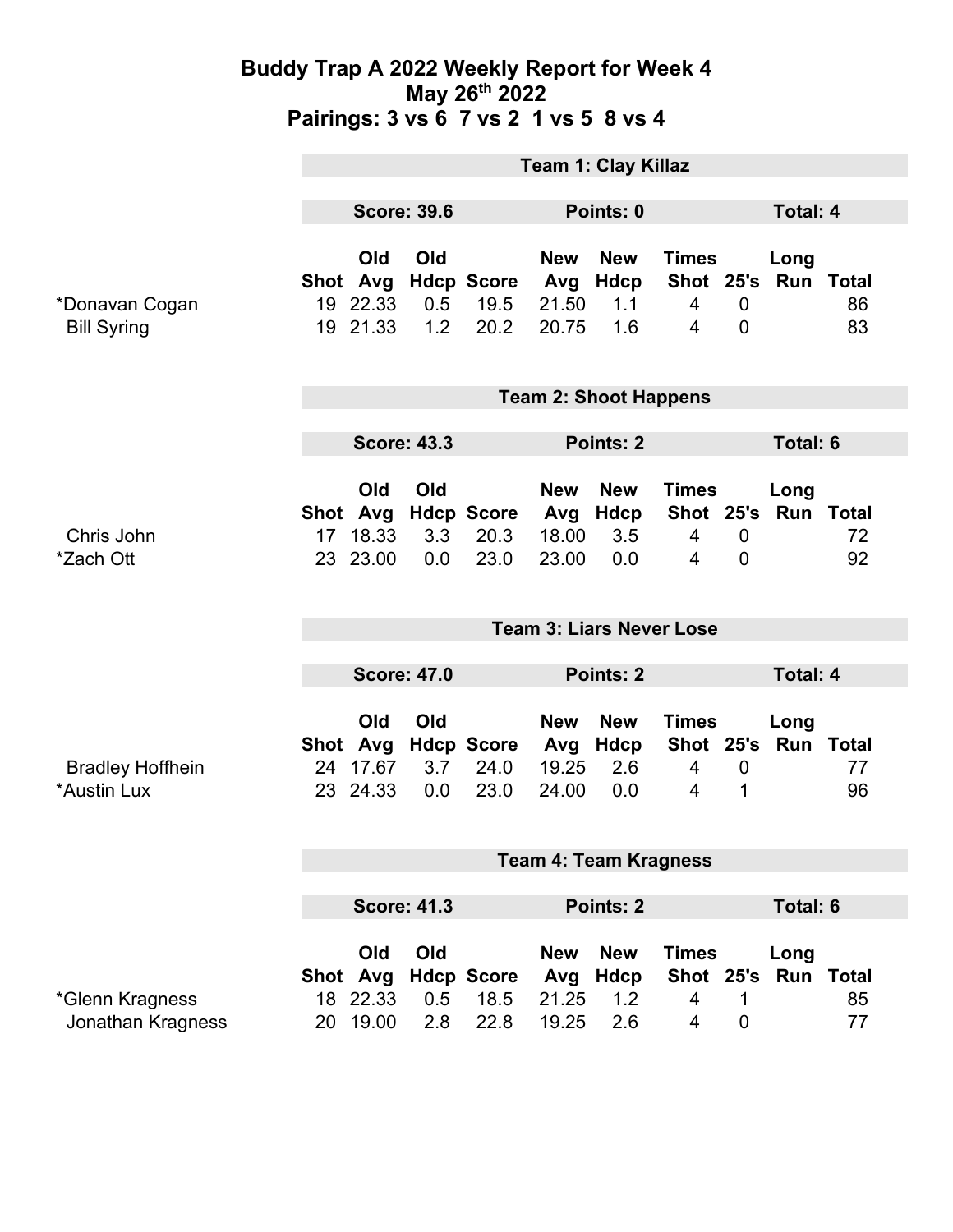### **Buddy Trap A 2022 Weekly Report for Week 4 May 26th 2022 Pairings: 3 vs 6 7 vs 2 1 vs 5 8 vs 4**

|                                              | <b>Team 5: Sherfwoof LLC</b> |                                   |                   |                                   |                                     |                                  |                                                  |                            |                             |          |  |
|----------------------------------------------|------------------------------|-----------------------------------|-------------------|-----------------------------------|-------------------------------------|----------------------------------|--------------------------------------------------|----------------------------|-----------------------------|----------|--|
|                                              | <b>Score: 43.2</b>           |                                   |                   |                                   | <b>Points: 2</b>                    |                                  |                                                  | <b>Total: 3</b>            |                             |          |  |
| *Brandon Peterson<br><b>Natalie Peterson</b> | Shot Avg                     | Old<br>19 21.33<br>21 17.33       | Old<br>1.2<br>4.0 | <b>Hdcp Score</b><br>20.2<br>23.0 | <b>New</b><br>Avg<br>20.75<br>18.25 | <b>New</b><br>Hdcp<br>1.6<br>3.3 | <b>Times</b><br>$\overline{4}$<br>$\overline{4}$ | $\mathbf 0$<br>$\mathbf 0$ | Long<br>Shot 25's Run Total | 83<br>73 |  |
|                                              | Team 6: Hidin from Biden     |                                   |                   |                                   |                                     |                                  |                                                  |                            |                             |          |  |
|                                              | <b>Score: 30.0</b>           |                                   |                   |                                   | Points: 0                           |                                  |                                                  | <b>Total: 3</b>            |                             |          |  |
| Armando Lorenzi<br>*Dominic Lorenzi          |                              | Old<br>Shot Avg<br>17.67<br>23.33 | Old<br>3.7<br>0.0 | <b>Hdcp Score</b>                 | <b>New</b><br>Avg<br>17.67<br>23.33 | <b>New</b><br>Hdcp<br>3.7<br>0.0 | <b>Times</b><br>Shot 25's<br>3<br>3              | $\mathbf 0$<br>1           | Long<br>Run Total           | 53<br>70 |  |
|                                              | <b>Team 7: Double Taps</b>   |                                   |                   |                                   |                                     |                                  |                                                  |                            |                             |          |  |
|                                              | <b>Score: 43.0</b>           |                                   |                   |                                   | Points: 0                           |                                  |                                                  | <b>Total: 6</b>            |                             |          |  |
| Dan Meyer<br>*Justin Mrugala                 | <b>Shot</b><br>16            | Old<br>Avg<br>23 25.00<br>17.33   | Old<br>0.0<br>4.0 | <b>Hdcp Score</b><br>23.0<br>20.0 | <b>New</b><br>Avg<br>24.50<br>17.00 | <b>New</b><br>Hdcp<br>0.0<br>4.2 | <b>Times</b><br>4<br>4                           | 3<br>$\overline{0}$        | Long<br>Shot 25's Run Total | 98<br>68 |  |
|                                              | Team 8: League average       |                                   |                   |                                   |                                     |                                  |                                                  |                            |                             |          |  |
|                                              |                              |                                   |                   |                                   |                                     |                                  |                                                  |                            |                             |          |  |
|                                              | <b>Score: 41.0</b>           |                                   |                   |                                   | Points: 0                           |                                  |                                                  | Total: 0                   |                             |          |  |
|                                              |                              | Old                               | Old               | Shot Avg Hdcp Score               | <b>New</b><br>Avg                   | <b>New</b><br>Hdcp               | <b>Times</b><br>0                                | $\mathbf 0$                | Long<br>Shot 25's Run Total | 0        |  |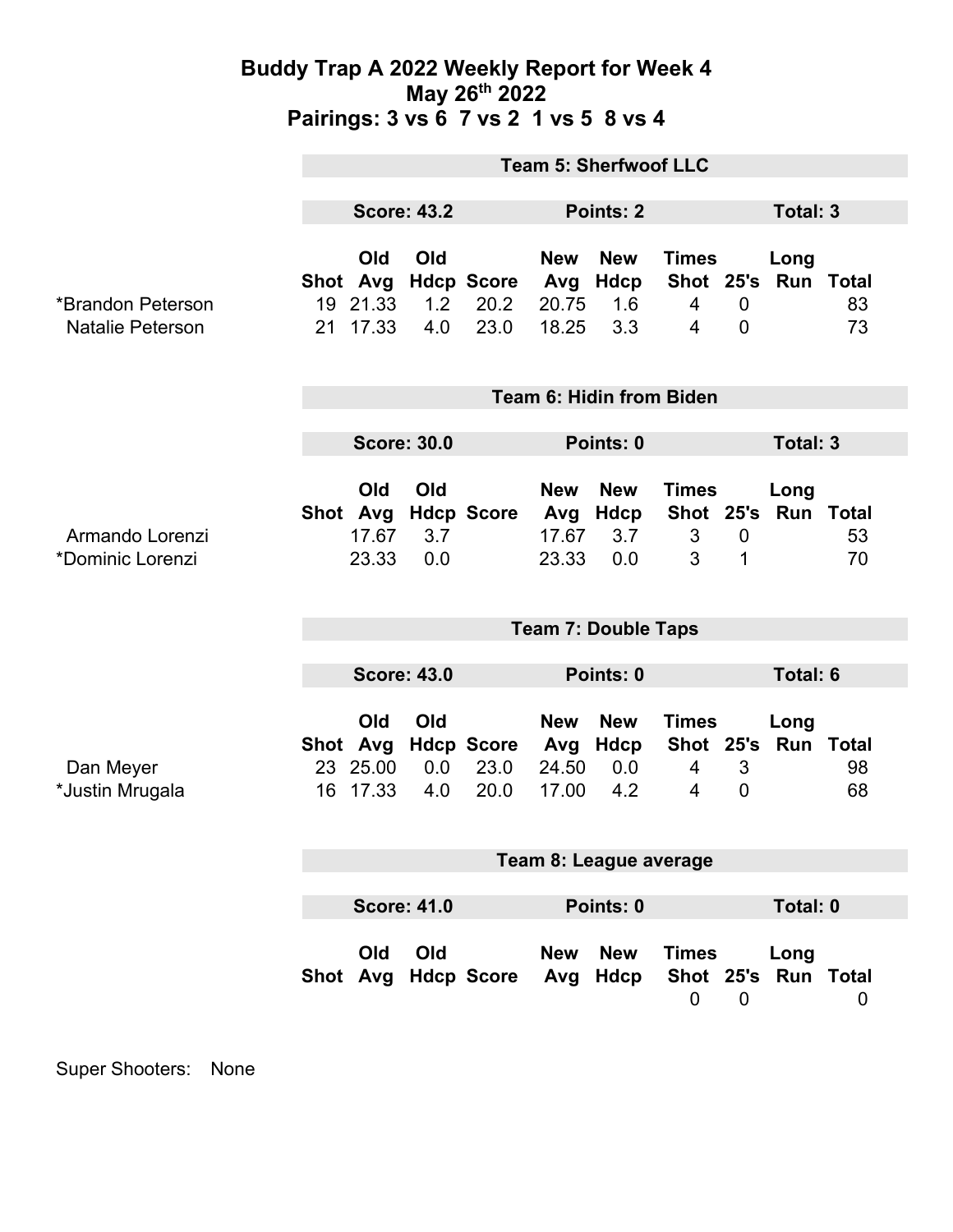## **Buddy Trap A 2022 Weekly Report for Week 4 May 26th 2022 Pairings: 3 vs 6 7 vs 2 1 vs 5 8 vs 4**

# **Buddy Trap A 2022 Team Standings through week 4**

| Team 7 | <b>Double Taps</b>      | 6.0 |
|--------|-------------------------|-----|
| Team 4 | <b>Team Kragness</b>    | 6.0 |
| Team 2 | <b>Shoot Happens</b>    | 6.0 |
| Team 3 | <b>Liars Never Lose</b> | 4.0 |
| Team 1 | <b>Clay Killaz</b>      | 4.0 |
| Team 6 | <b>Hidin from Biden</b> | 3.0 |
| Team 5 | <b>Sherfwoof LLC</b>    | 3.0 |
| Team 8 | League average          | 0.0 |